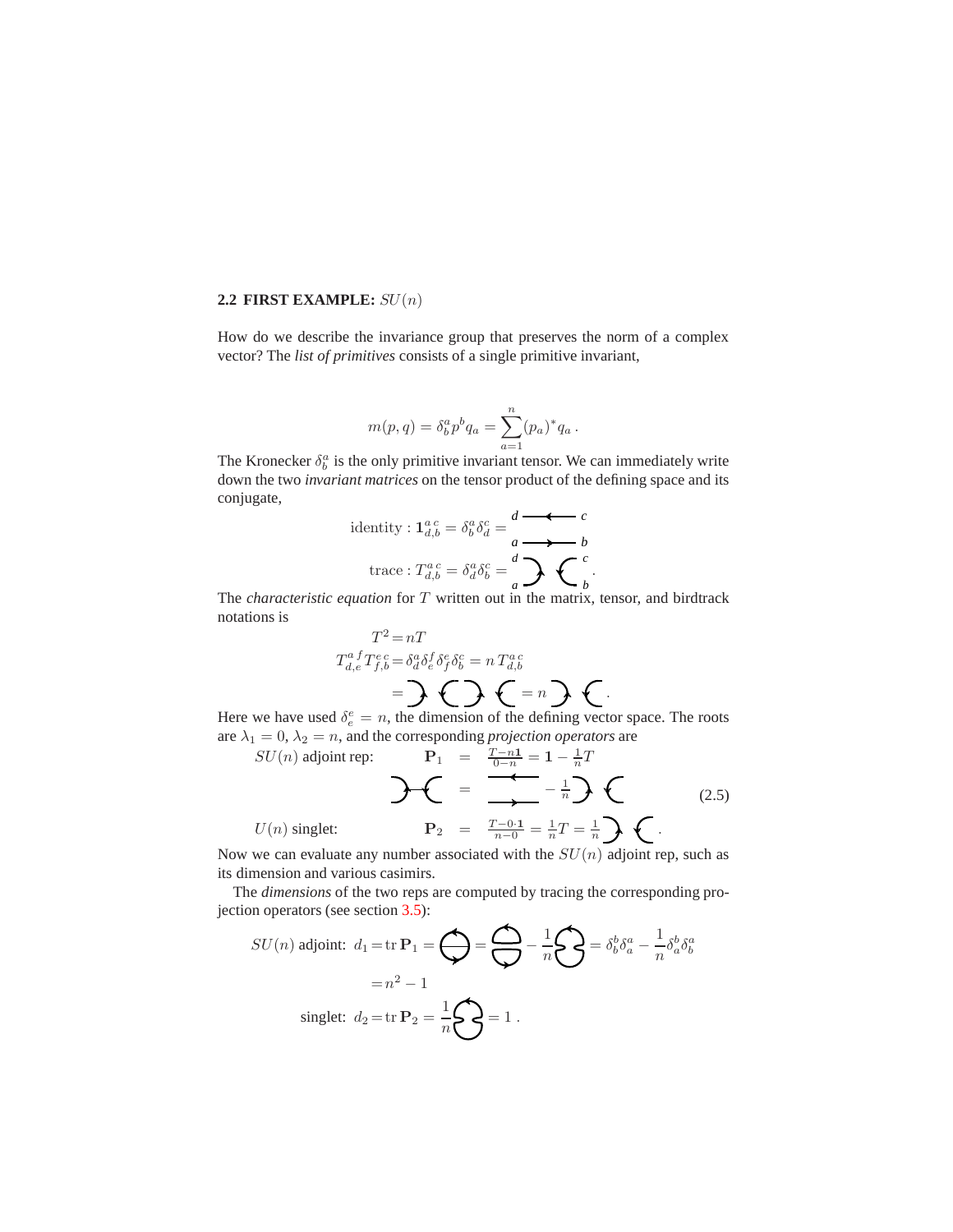To evaluate *casimirs*, we need to fix the overall normalization of the generators  $T_i$ of  $SU(n)$ . Our convention is to take

$$
\delta_{ij} = \operatorname{tr} T_i T_j = \bigotimes \cdots
$$

The value of the quadratic casimir for the defining rep is computed by substituting the adjoint projection operator:

$$
SU(n): C_F \delta_a^b = (T_i T_i)_a^b = \underbrace{A}{a} \quad b = \underbrace{A}{a} \quad \underbrace{B}{b} - \frac{1}{n} \quad a \quad b
$$
\n
$$
= \frac{n^2 - 1}{n} \quad \underbrace{A}{a} \quad b = \frac{n^2 - 1}{n} \quad \delta_a^b. \tag{2.6}
$$

In order to evaluate the quadratic casimir for the adjoint rep, we need to replace the structure constants  $iC_{ijk}$  by their *Lie algebra* definition (see section 4.5)

$$
T_i T_j - T_j T_i = i C_{ij\ell} T_\ell
$$
  

$$
\angle - \angle - \angle = \angle
$$

.

.

Tracing with  $T_k$ , we can express  $C_{ijk}$  in terms of the defining rep traces:

$$
iC_{ijk} = \text{tr}(T_i T_j T_k) - \text{tr}(T_j T_i T_k)
$$

$$
\downarrow = \bigotimes \qquad - \bigotimes \qquad
$$

The adjoint quadratic casimir  $C_{imn}C^{nmj}$  is now evaluated by first eliminating  $C_{ijk}$ 's in favor of the defining rep:

$$
\delta_{ij}C_A=\frac{n}{i}\sum_{m=1}^{n}=2-\bigotimes\cdots.
$$

The remaining  $C_{ijk}$  can be unwound by the Lie algebra commutator:

 = − .

We have already evaluated the quadratic casimir  $(2.6)$  in the first term. The second term we evaluate by substituting the adjoint projection operator

$$
i \frac{b}{a} \bigoplus_{d}^{c} j = \bigoplus_{\tau \in (T_i T_k T_j T_k)} -\frac{1}{n} \bigoplus_{\tau \in (T_i T_k T_j T_k)} -\frac{1}{n} \bigoplus_{\tau \in (T_i T_k T_j T_k)} -\frac{1}{n} \bigoplus_{d}^{c} \bigoplus_{\delta} (T_j)^d_c = (T_i)^a_a (T_j)^c_c - \frac{1}{n} (T_i)^b_a (T_j)^a_b
$$

The  $(T_i)_a^a(T_j)_c^c$  term vanishes by the tracelessness of  $T_i$ 's. This is a consequence of the orthonormality of the two projection operators  $P_1$  and  $P_2$  in (2.5) (see (3.50)):

$$
0 = \mathbf{P}_1 \mathbf{P}_2 = \bigcup \bigodot \bigodot \neq \text{tr } T_i = \bigodot = 0.
$$